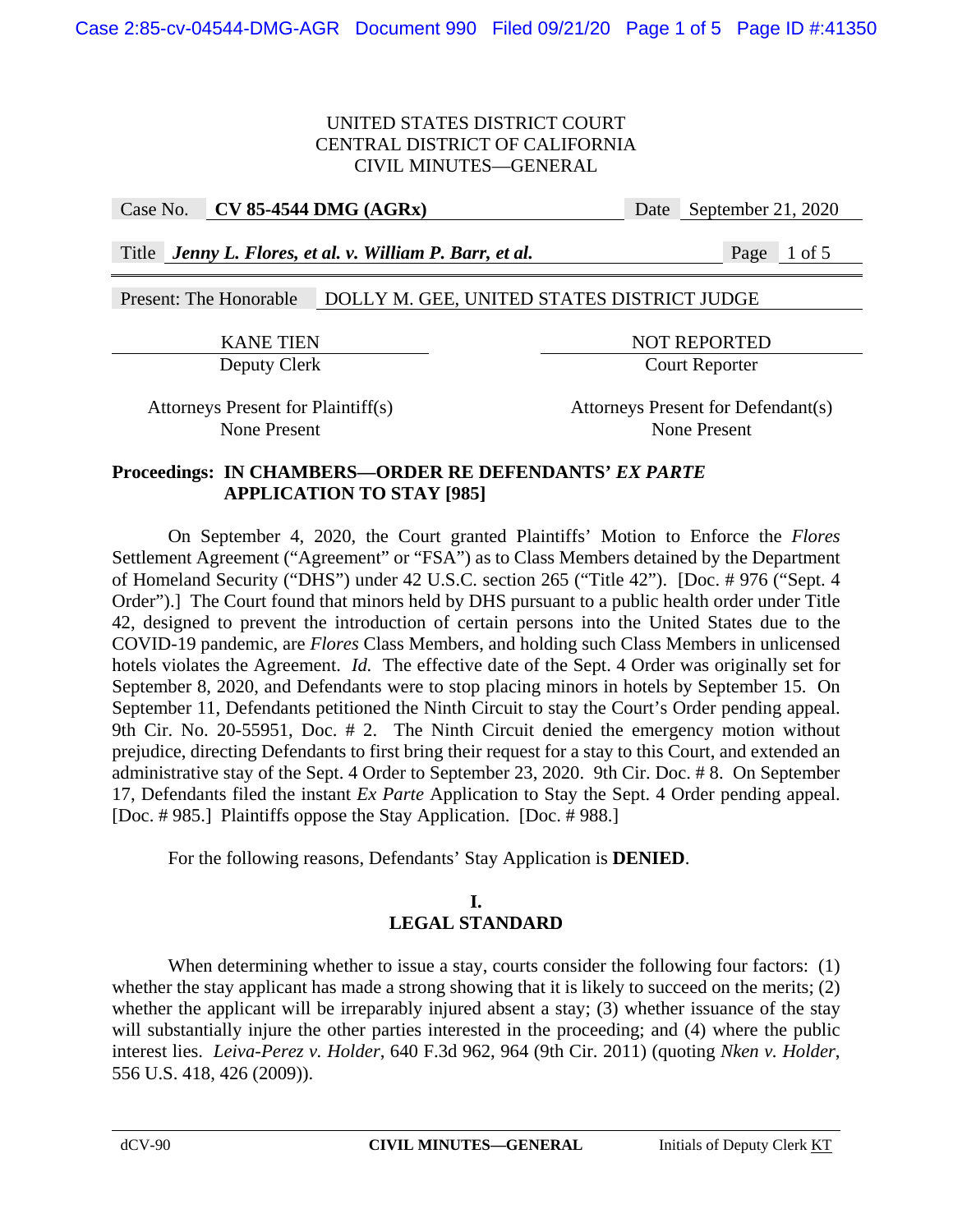| Case No. CV 85-4544 DMG $(AGRx)$                         | Date September 21, 2020 |
|----------------------------------------------------------|-------------------------|
|                                                          |                         |
| Title Jenny L. Flores, et al. v. William P. Barr, et al. | Page 2 of 5             |

## **II. DISCUSSION**

## **A. Likelihood of Success on the Merits**

Defendants fail to show they are likely to succeed on the merits for the simple reason that their Stay Application merely recycles the same arguments they made in their Opposition to the Motion to Enforce, which the Court thoroughly addressed and refuted in its Order. *See generally*  Sept. 4 Order.

In brief, Defendants point no authority to support their position that the *Flores*  Agreement—a document fundamentally about the care and welfare of children—defines "legal custody" as the source of legal authority to detain the child, rather than the well-established definition under family law. *See* Sept. 4 Order at 5–6, 8–9. Nor do they provide any support for their bewildering logic that a public health law designed to prevent the introduction of persons and diseases into the United States somehow allows DHS to detain minors in hotels open to the American public but not house them in monitored, regulated, licensed facilities. *See id.* at 10–11. Or for the notion that hoteling is a lawful means of processing minors "as expeditiously as possible" when the program makes *no* good faith effort to actually place minors in licensed facilities. *See id.* at 12–13.

The only new information Defendants provide that at all speaks to the merits is additional facts relating to ICE's contract with MVM (the private contractor that runs the hoteling program) and the training of its "transportation specialists." *See* Harper Decl., Attachments A, B, and C [Doc. # 985-1 at 25–114]. But the fact that MVM personnel receive a mere two days of training, only a fraction of which are dedicated to child development and care, before being placed alone in a room with a tender age child for hours at a time reaffirms the Court's finding that hoteling is not suitable for unaccompanied minors. *See* Sept. 4 Order at 13–14. And Defendants misunderstand the September 4 Order when they assert that the Court's reasoning imposes a "system of care" requirement that is not found in the *Flores* Agreement. The Court did not demand any formal system of care beyond one that is safe and sanitary, appropriate to minors' ages and special needs, and concerned for their particular vulnerability as minors. *See id.* at 14 n.9 (citing FSA at  $\P$  11–  $12.A$ ).<sup>1</sup>

<sup>&</sup>lt;u>1</u> <sup>1</sup> Defendants do not even bother attempting to argue why they are likely to succeed on a challenge to the Court's holding that hoteling is unsafe with respect to protecting minors from COVID-19, or that it denies them adequate access to counsel. *See* Sept. 4 Order at 15–16.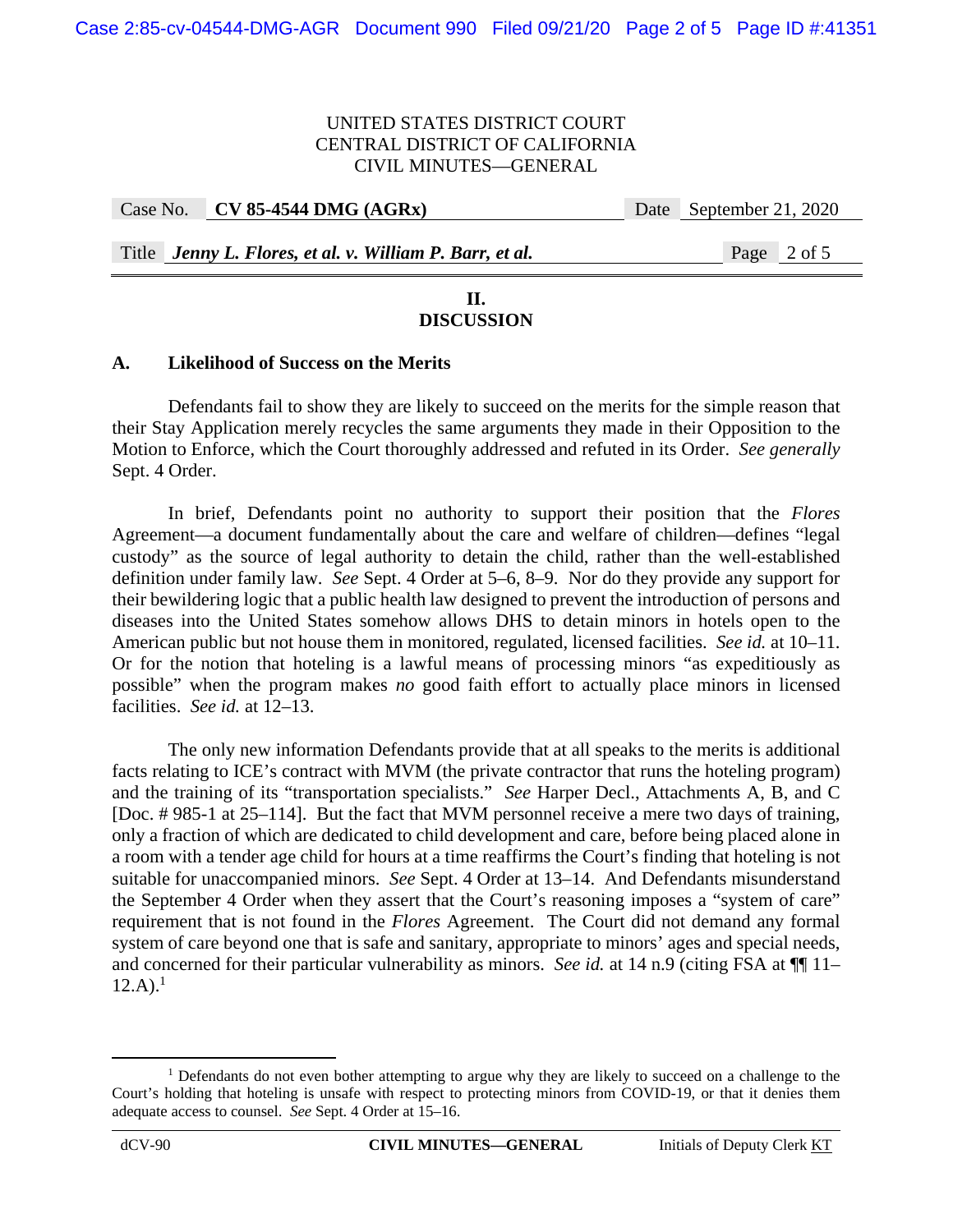| Case No. CV 85-4544 DMG $(AGRx)$                         | Date September 21, 2020 |
|----------------------------------------------------------|-------------------------|
|                                                          |                         |
| Title Jenny L. Flores, et al. v. William P. Barr, et al. | Page 3 of 5             |

#### **B. Irreparable Harm Absent a Stay**

Defendants argue that transferring minors in Title 42 custody to ORR licensed facilities and ICE Family Residential Centers (FRCs) risks overwhelming the adjusted, pandemicappropriate capacities of these congregate facilities. *See* Stay Application at 10–14.

In particular, Defendants maintain that although the facilities have significant capacity, the real problem lies with the intake process. Sept. 17, 2020 Sualog Decl. at ¶¶ 5–8. [Doc. # 985-1]. They claim that "under the current infection control measures, there are limits to the number of [unaccompanied minors] that ORR can safely absorb into the system at any one time," and that "the ORR system would likely come under significant stress if ORR were to begin to receive on a regular basis approximately 75 to 100 referrals of UAC per week, with approximately 30% of the UAC having tested positive or been exposed to COVID-19." *Id.* at ¶¶ 9–10; *see also* Hott Decl. at ¶¶ 6–8 [Doc. # 985-1] (similar rationale for FRCs).

But Defendants provide no basis of support for these underlying factual contentions, which appear to be highly speculative. *First*, according to data Defendants offered for the Motion to Enforce briefing, from March through July, 577 unaccompanied minors were detained in hotels under Title 42. *See* Sept. 4 Order at 3. Now Defendants purport that 75 to 100 minors *per week* would need to be placed in ORR facilities.<sup>2</sup> Second, they offer no explanation for the premise that a full *30%* of unaccompanied minors will have been "exposed" to COVID-19, such that they would require quarantine or isolation upon intake. None of Defendants' declarants are public health officials, and they provide no scientific or empirical analysis by which they reach this assumption. These conclusory assertions are insufficient to support a finding of irreparable harm. *See Doe #1 v. Trump*, 957 F.3d 1050, 1059–60 (9th Cir. 2020) ("The government cannot meet this burden by submitting conclusory factual assertions and speculative arguments that are unsupported in the record."); *Nken*, 556 U.S. at 434 ("[S]imply showing some possibility of irreparable injury fails to satisfy the second factor.").

 Moreover, even if absorbing Title 42 minors into ORR facilities does in fact create a "bottleneck," *see* Sept. 17, 2020 Sualog Decl. at ¶ 8, the Sept. 4 Order expressly contemplates the possibility of brief hotel stays as "a temporary stopgap in the process of cautiously sending children

 $\begin{array}{c|c}\n\hline\n\text{2}\n\end{array}$  Defendants apparently now contend that 2,200 unaccompanied minors were referred to ICE by CBP for Title 42 custody. Ortiz Decl. at  $\P$  6 [Doc. #985-1]. They provide no explanation for the discrepancy between the 577 number used just a few weeks ago and the 2,200 number deployed now. This is not the first time Defendants have offered inconsistent data. *See* Sept. 4 Order at 4 n.2. The fact that the government cannot seem to consistently keep track of how many children it has held in its custody is disturbing, to put it mildly. It is emblematic of the problem with such an opaque, unregulated, *ad hoc* program.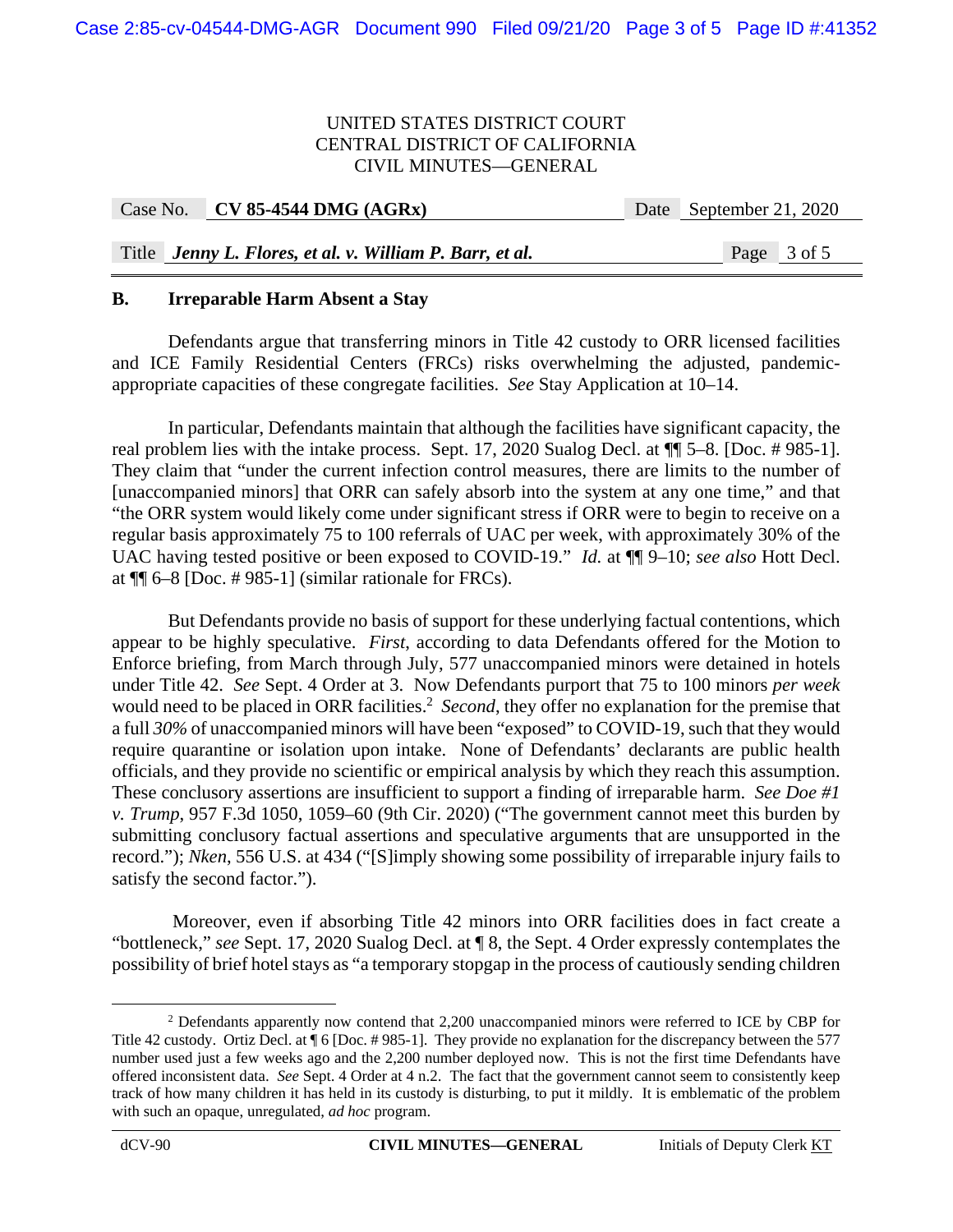| Case No. CV 85-4544 DMG $(AGRx)$                         | Date September 21, 2020 |
|----------------------------------------------------------|-------------------------|
|                                                          |                         |
| Title Jenny L. Flores, et al. v. William P. Barr, et al. | Page $4$ of 5           |

to licensed facilities with all deliberate speed given the extenuating circumstances of the pandemic." Sept. 4 Order at 12; *see also id.* at 17 ("If other exigent circumstances arise that necessitate future hotel placements, Defendants shall immediately alert Plaintiffs and the Independent Monitor, providing good cause for why such unlicensed placements are necessary."). In short, nothing in the Court's Sept. 4 Order prevents an orderly and safe system of staged transfers that considers public health needs as well as logistical issues. Defendants' alleged harm is not irreparable when it can be avoided while still complying with the Court's Order.

## **C. Injury to Parties Caused by a Stay**

Of course, any harm to minors that may result from increased intake at ORR and FRCs must be balanced against the harm of continuing the hoteling program. It is no contest. The Court discussed in detail the danger that unlicensed, unmonitored detention in hotels poses to unaccompanied minors. *See* Sept. 4 Order at 13–16. Even in terms of the threat of COVID-19, the very reason Defendants do not want to send minors to ORR facilities, "Defendants have failed to demonstrate how hotels, which are otherwise open to the public and have unlicensed staff coming in and out, located in areas with high incidence of COVID-19, are any better for protecting public health than licensed facilities would be." Sept. 4 Order at 10. Not only are the minors and their families potentially endangered by hoteling, but so are MVM personnel, hotel staff, and other guests that stay at the hotels. Even if the infection control protocols at ORR come under some stress, or are forced to make some adjustments, the Court is confident that they would remain far safer than unregulated hotel stays for both detained minors and the general public. Moreover, there are sufficient numbers of currently under-utilized ORR facilities such that transfers can be allocated among facilities to avoid over-concentration or bottlenecking. To the extent that Defendants raise concerns with the safety risks of travel to accommodate transfers, they were already subjecting minors to significant travel under the hoteling program. *See* Levy Decl. at ¶ 7 [Doc. # 988-1] ("Children are frequently moved from facility to facility without warning, and without being told their location.").

In an effort to maintain a static population at ORR facilities and FRCs, Defendants' position amounts to leaving hundreds of minors stranded "in a legal [and public-health] no-man's land, where no enforceable standards apply." Sept. 4 Order at 17. The *Flores* Agreement does not sanction such arbitrary discrimination between its Class Members.

## **D. Public Interest**

The public has an interest in protecting the welfare of children. *Prince v. Massachusetts*, 321 U.S. 158, 165 (1944). Congress affirmed the public's interest in enforcing the *Flores*